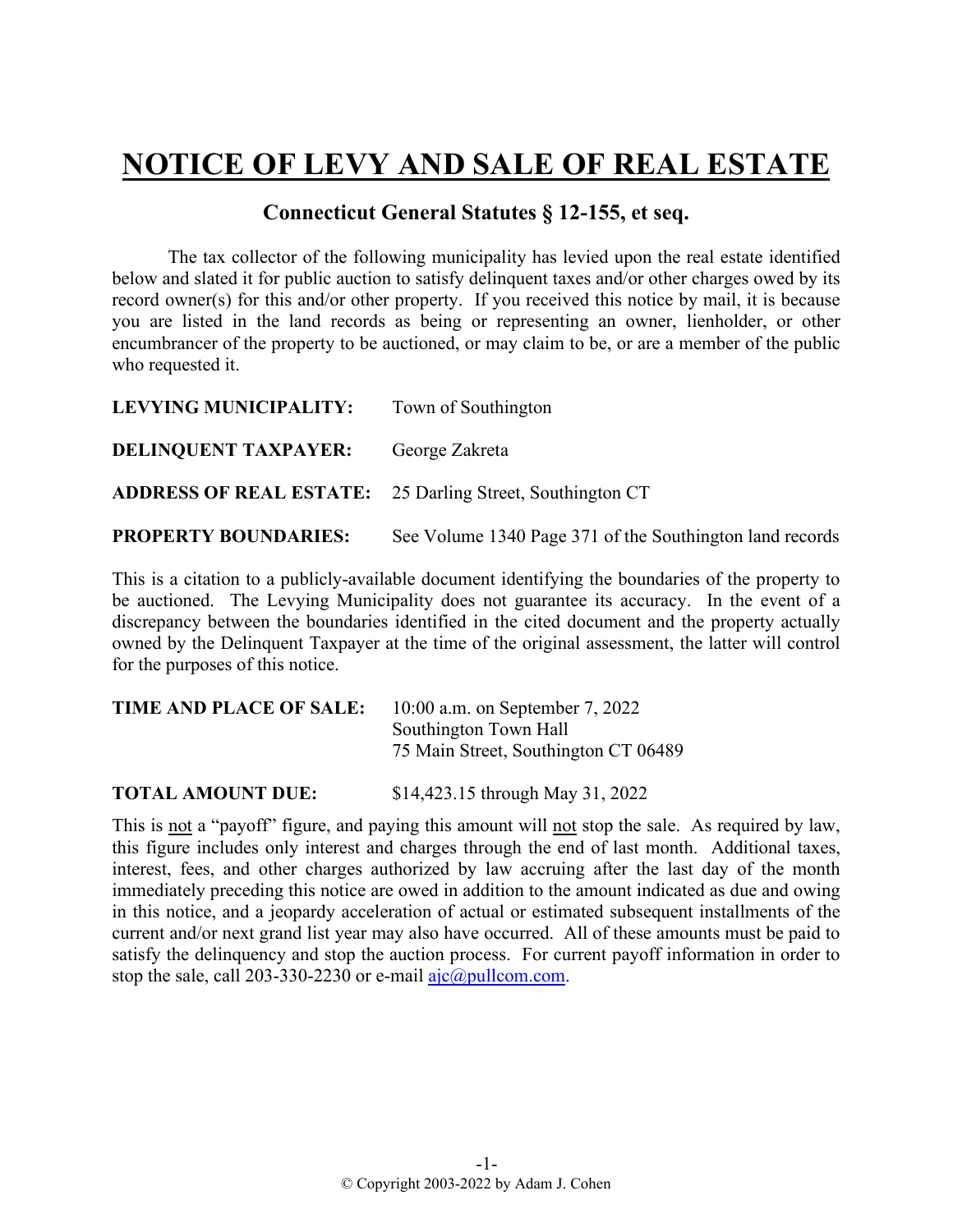**SURVIVING ENCUMBRANCES:** This property will be sold "free and clear" to the winning bidder subject only to: (1) taxes and water/sewer charges laid by the levying municipality which were not yet due and payable at the time of the levy, which is the date accompanying the signature on the first notice of this sale filed in the land records, except as are recovered from the sale; (2) the accrued taxes and water/sewer charges of any other governmental authority against this property; (3) any federal lien recorded until 30 days before the date which is six months after the auction date, except as extinguished pursuant to federal law; (4) easements, covenants and restrictions in favor of other parcels of land predating the time of the levy; (5) solely to the extent any of the delinquencies identified above was assessed on property other than the property to be sold, all encumbrances perfected before this notice was recorded; (6) interests exempt from levy and sale under the Constitution and laws of the United States; (7) the interest of any person or such person's predecessors in title for whom notice of the sale was not sent as required by law, and who had a right to such notice, and who did not in fact know of it within six months thereafter, until expiration of the limitation deadline in C.G.S. § 12-159b; (8) any monetary encumbrance recorded between June 10, 2022 and the date the first notice of this sale was filed in the land records, unless its holder is notified of the tax sale as required by law or in fact knew of it within six months thereafter; (9) any other interest not foreclosed by this tax sale procedure under state law; and (10) the effect of any federal, state, or local law and the restrictions and conditions in the tax sale notices and announced at the auction.

**PERSONS TO WHOM THIS NOTICE IS SENT:** The following persons are, or may claim to be, or may represent, the known holders of choate interests which will be affected by the sale. Absent payment in full before the auction or valid redemption within six months thereafter, the respective titles, mortgages, liens, restraints on alienation, and other encumbrances in this property in favor of all persons with actual or constructive notice thereof shall be extinguished.

| George Zakreta        | <sup>1</sup> George Zakreta |
|-----------------------|-----------------------------|
| 431 North Main Street | 109 Sabina Drive            |
| Southington, CT 06489 | $\vert$ P.O. Box 137        |
|                       | Southington, CT 06489       |